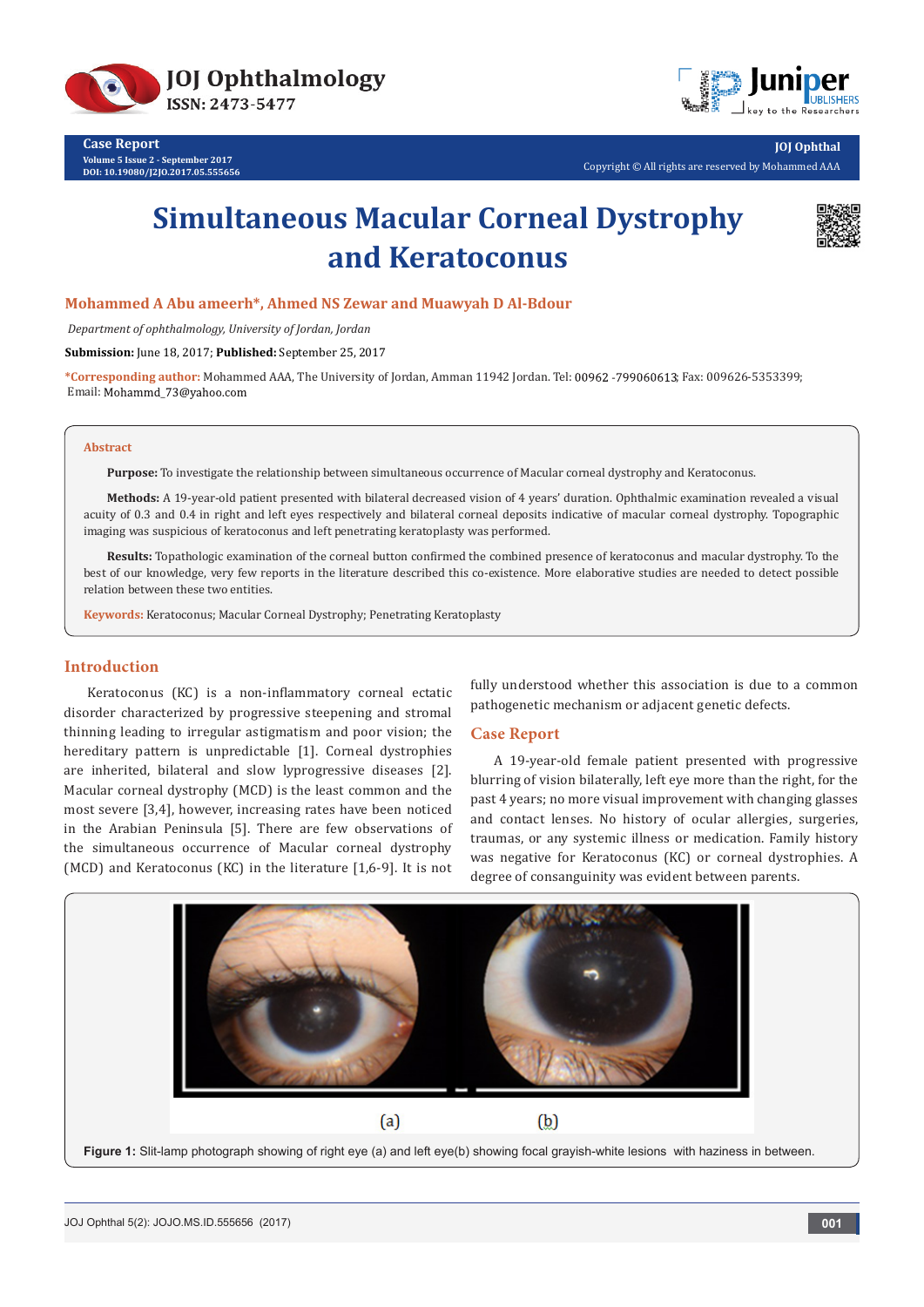# **JOJ Ophthalmology**

Right eye uncorrected visual acuity was 0.3 improving to 0.4 with plano /−6.00 @180 and 0.3 in the left eye not improving with refraction up to -1.50D/-7.50 @180. Retinoscopy reflex was not clear. Diffuse slit lamp examination revealed multiple focal ill-defined gray-white corneal opacities, more centrally than peripherally with diffuse interceding cloudiness (Figure 1). Optical section illumination showed peripheral superficial and central deeper stromal location of the opacities. Both eyes showed mild inferior paracentral thinning, but no vogt's stirae or Fliescher ring. The rest of the anterior and posterior segments were normal. No signs of similar pathology in her relatives.

Corneal topography (Pentacam, Oculus Optikgerδte GmbH, Wetzlar, Germany) was done which revealed a suspected pattern of Keratoconus (KC) (Figure 2). Clinical diagnosis of bilateral Macular corneal dystrophy (MCD) with a clinical and topographical suspicion of KC was made and the patient underwent an uneventful left eye penetrating keratoplasty (PKP). The histopathology report of the corneal button indicated stromal multiple deposits, stained positively with both Alcian blue and Colloidal Iron, distinctive for Macular corneal dystrophy (MCD). Typical features of KC were also seen, focal disruption of the epithelial basement membrane with Bowman's layer breaks and destruction (Figures 3 & 4).





**Figure 3:** H & E staining of excised corneal button showing fragmentation of basement membrane epithelium and Bowman's layer (arrow).







#### **Discussion**

Macular corneal dystrophy (MCD) usually starts early in life with lesions develop initially in the superficial stroma then extend peripherally and deeply with indistinct borders and hazy intervening spaces. They are composed of glycosaminoglycans that stain with Alcian blue and colloidal iron. Keratoconus has a multifactorial etiology with involvement of more than one gene loci in addition to environmental factors (Figure 5). His topathologic changes include focal disruptions of the basement membrane and Bowman's layer, central stromal thinning, folding or rupture of Descemet's membrane and a variable amount of scarring [1,6]. The phenocopy of corneal astigmatism and corneal thinning is similar between Keratoconus and Macular corneal dystrophy. MCD is an autosomal recessive dystrophy with an identified genetic cause, however, the genetic contribution in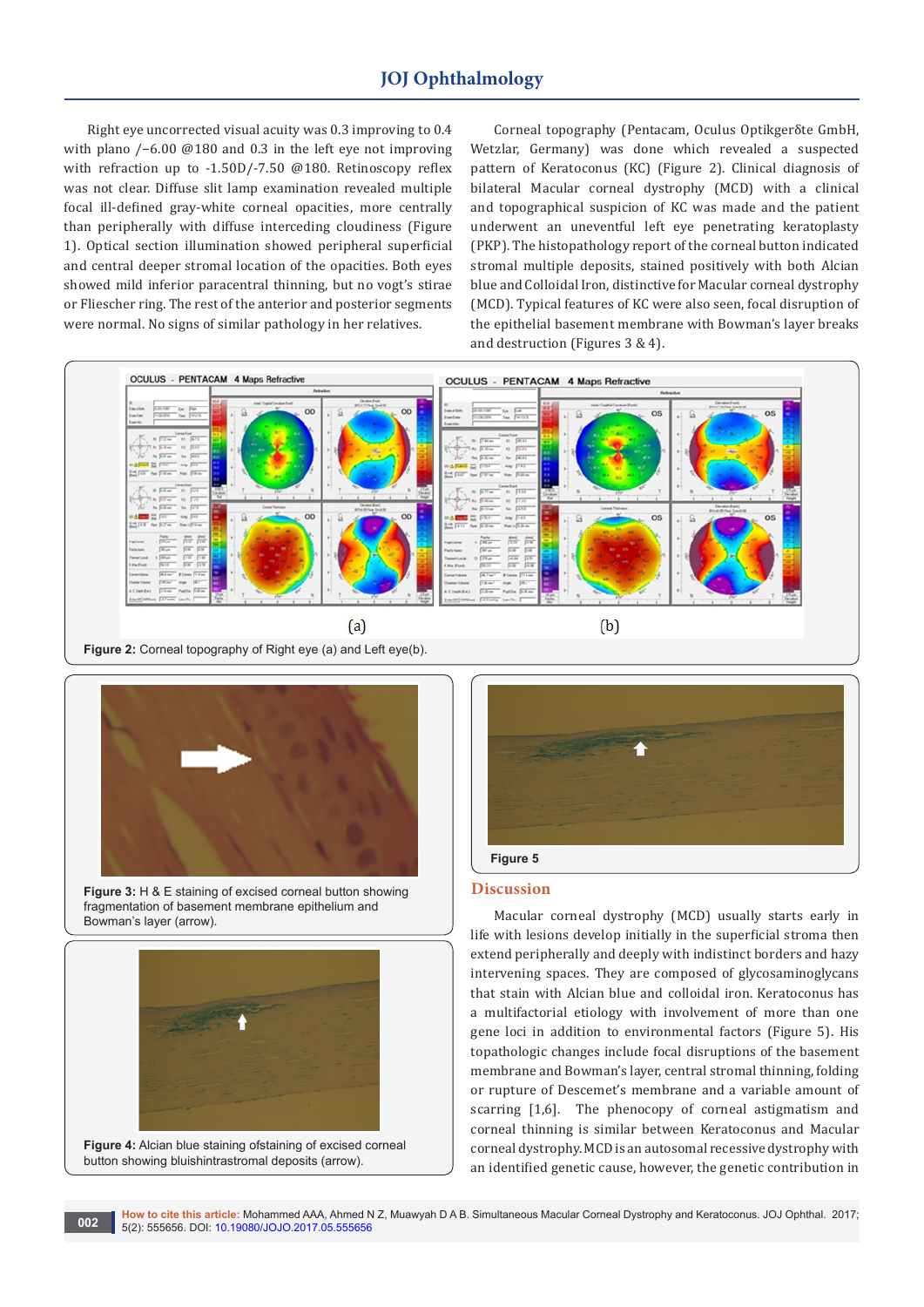(KC) development is not known [10]. The incidence of combined Keratoconus and other dystrophies may be higher than what is documented in literature because mild Keratoconus can be missed on a routine examination [1].

Although corneal thinning was documented in Macular corneal dystrophy (MCD) [10], most patients do not show corneal ectasia [7]. The causes of Keratoconus and MCDcooccurrence remain unknown but may include a molecular mechanism, genetic linkage or mere chance. Javadi et al. [6] pointed to the biochemical similarities between Keratoconus and Macular corneal dystrophy (MCD) and hypothesized that Macular corneal dystrophy (MCD) deposits cause biochemical alteration in collagen fibrils leading to thinning and ectasia [6]. Kosrirukvongs et al. [9] found that KC may develop secondary to macular dystrophy changes [10]. Alternately, this association may be caused by a single genetic modification (Figure 6). Chromosome 16q22 mutations can cause MCD, this locus contains a carbohydrate sulfotransferase gene (CHST6) which, interestingly, also present in one of the linked loci for KC (16q22.3-q23.1) [1,10].



Dudacova et al found topographical and his topathologic evidence of diffuse corneal thinning in eyes with Macular corneal dystrophy (MCD) but no clear Keratoconus features on topography especially on the posterior surface. They concluded that localized anterior curvature elevation can occur in MCD in the absence of other defining Keratoconus criteria. Therefore the sole dependence on anterior corneal maps in these cases can give false indices of Keratoconus, due to the effect of stromal deposits on capture quality, and so correlation with posterior corneal elevation maps and regional pachymetry is required. They suggest that the change in anterior corneal curvature and diffuse corneal thinning is a phenocopy of the changes that occur in KC [10]. Balestrazzi et al. [8] reported a rare case of Macular corneal dystrophy (MCD) in association with Keratoconus diagnosed histopathologically and by using confocal microscopy [8]. Our patient showed the typical clinical appearance of Macular corneal dystrophy (MCD), but absent classical KC signs and in conclusive topography; however, the histopathologic findings confirmed the associated presence of both diseases. The indefinite Keratoconus diagnosis can be explained by

the advanced concomitant [2]. Macular corneal dystrophy (MCD) stage. Our case signifies the importance of excluding Keratoconus in cases of corneal dystrophy, as PTK cannot be performed in these cases due to corneal thinning leading to risk of ectasia progression [9-11]. Furthermore, we should consider Keratoconus as possible cause for visual deterioration unexplained by the amount of corneal stromal deposits and haze [7]. As KC can be the main or an additive reason for the decreased vision and can be treated with contact lenses so keratoplasty can be avoided or delayed [9].

Simultaneous appearance of Keratoconus and Macular corneal dystrophy (MCD) can occur even though it is rare, so further studies are needed regarding the possible genetic, histopathologic, pathophysiologic, and biochemical linkages. More comprehensive examination, sophisticated investigations and diagnostic criteria are required to detect Keratoconus in the presence of concurrent corneal dystrophies and so deciding the best appropriate management plan.

#### **References**

- 1. [Mohammad-Rabei H, Shojaei A, Aslani M \(2012\) Concurrent macular](https://www.ncbi.nlm.nih.gov/pubmed/22623870/)  [corneal dystrophy and keratoconus. Middle East Afr J Ophthalmol](https://www.ncbi.nlm.nih.gov/pubmed/22623870/)  [19\(2\): 251-253.](https://www.ncbi.nlm.nih.gov/pubmed/22623870/)
- 2. [Wilson CM, D'Ath PJ, Parmar DN, Sykatis E \(2014\) Keratoconus and](https://www.ncbi.nlm.nih.gov/pubmed/25155495/)  [granular dystrophy. BMJ Case Rep 25. pii: bcr2014205584.](https://www.ncbi.nlm.nih.gov/pubmed/25155495/)
- 3. Kenyon KR, Hersh PS, Starck T, Fogle JA (1998) Chapters 16,19, 20, 35/ Corneal dysgeneses, dystrophies, and degenerations. In: Tasman W, Jaeger EA (Eds), Duane's Clinical Ophthalmology 4. Philadelphia: Lippincott Williams & Wilkins, USA.
- 4. Krachmer JH, Mannis MJ, Holland EJ (1997) Cornea and External Disease. Clinical Diagnosis and Management 2: 1045-1046, 1091- 1093.
- 5. [Al-Faran MF, Tabbara KF \(1991\) Corneal dystrophies among patients](https://www.ncbi.nlm.nih.gov/pubmed/2019101/)  [undergoing keratoplasty in Saudi Arabia. Cornea 10\(1\):13-16.](https://www.ncbi.nlm.nih.gov/pubmed/2019101/)
- 6. [Javadi MA, Rafeéi AB, Kamalian N, Karimian F, Jáfarinasab MR, et al.](https://www.ncbi.nlm.nih.gov/pubmed/15220737)  [\(2004\) Concomitant keratoconus and macular corneal dystrophy.](https://www.ncbi.nlm.nih.gov/pubmed/15220737)  [Cornea 23\(5\): 508-512.](https://www.ncbi.nlm.nih.gov/pubmed/15220737)
- 7. [Al-Hamdan G, Al-Mutairi S, Al-Adwani E, Al-Mujaini A \(2009\) Bilateral](https://www.ncbi.nlm.nih.gov/pubmed/20671834/)  [coexistence of keratoconus and macular corneal dystrophy. Oman J](https://www.ncbi.nlm.nih.gov/pubmed/20671834/)  [Ophthalmol 2\(2\): 79-81.](https://www.ncbi.nlm.nih.gov/pubmed/20671834/)
- 8. [Balestrazzi A, Martone G, Traversi C, Haka G, Toti P, et al. \(2006\)](https://www.ncbi.nlm.nih.gov/pubmed/17061228)  [Keratoconus associated with corneal macular dystrophy: in vivo](https://www.ncbi.nlm.nih.gov/pubmed/17061228)  [confocal microscopic evaluation. Eur J Ophthalmol 16\(5\): 745-750.](https://www.ncbi.nlm.nih.gov/pubmed/17061228)
- 9. [Kosrirukvongs P, Ngowyutagon P, Booranapong W \(2016\) Keratoconus](https://www.ncbi.nlm.nih.gov/pubmed/27455826)  [in Patients with Macular Stromal Dystrophy. J Med Assoc Thai 99\(1\):](https://www.ncbi.nlm.nih.gov/pubmed/27455826)  [65-70.](https://www.ncbi.nlm.nih.gov/pubmed/27455826)
- 10. [Dudacova L, Palos M, Svobodova M, et al \(2014\) Macular corneal](https://www.ncbi.nlm.nih.gov/pubmed/25081284/)  [dystrophy and associated corneal thinning. Eye 28\(10\): 1201-1205.](https://www.ncbi.nlm.nih.gov/pubmed/25081284/)
- 11. [Rathi VM, Vemuganti GK, Sangwan VS, Jannabiran C \(2011\) Late](https://www.ncbi.nlm.nih.gov/pubmed/21836353)  [occurrence of granular dystrophy in bilateral keratoconus: Penetrating](https://www.ncbi.nlm.nih.gov/pubmed/21836353)  [keratoplasty and long-term follow-up. Indian journal of ophthalmology](https://www.ncbi.nlm.nih.gov/pubmed/21836353)  [59\(5\): 398-400.](https://www.ncbi.nlm.nih.gov/pubmed/21836353)